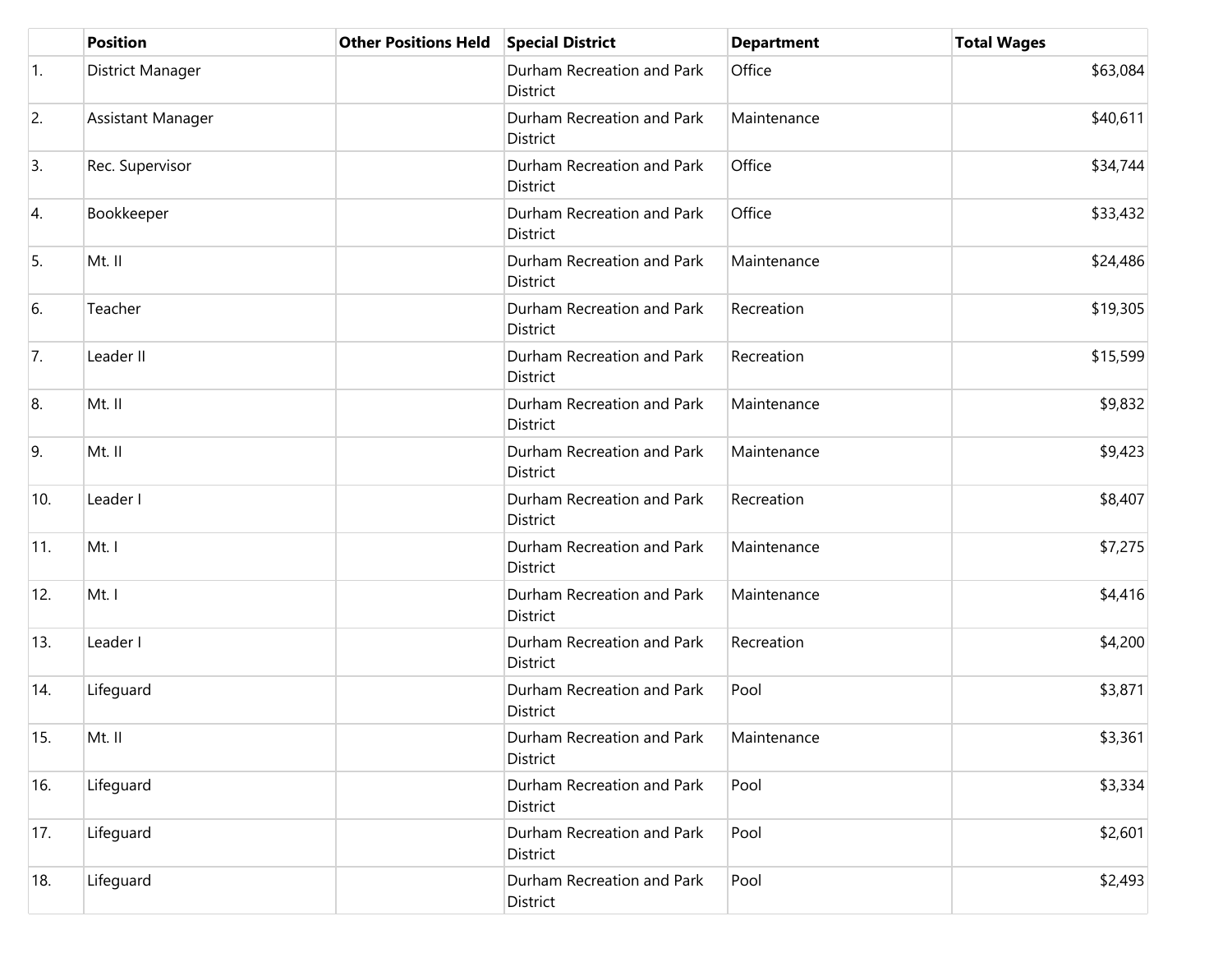| 19. | Lifeguard  | District | Durham Recreation and Park<br>Pool        | \$2,054 |
|-----|------------|----------|-------------------------------------------|---------|
| 20. | Leader I   | District | Durham Recreation and Park<br>Recreation  | \$1,683 |
| 21. | Lifeguard  | District | Durham Recreation and Park<br>Pool        | \$1,682 |
| 22. | Lifeguard  | District | Durham Recreation and Park<br>Pool        | \$1,584 |
| 23. | Leader I   | District | Durham Recreation and Park<br>Recreation  | \$1,480 |
| 24. | Mt. I      | District | Durham Recreation and Park<br>Maintenance | \$1,451 |
| 25. | Lifeguard  | District | Durham Recreation and Park<br>Pool        | \$1,403 |
| 26. | Leader I   | District | Durham Recreation and Park<br>Recreation  | \$972   |
| 27. | Lifeguard  | District | Durham Recreation and Park<br>Pool        | \$851   |
| 28. | Lifeguard  | District | Durham Recreation and Park<br>Pool        | \$741   |
| 29. | Instructor | District | Durham Recreation and Park<br>Recreation  | \$565   |
| 30. | Leader I   | District | Durham Recreation and Park<br>Recreation  | \$565   |
| 31. | Lifeguard  | District | Durham Recreation and Park<br>Pool        | \$400   |
| 32. | Instructor | District | Durham Recreation and Park<br>Recreation  | \$375   |
| 33. | Lifeguard  | District | Durham Recreation and Park<br>Pool        | \$336   |
| 34. | Lifeguard  | District | Durham Recreation and Park<br>Pool        | \$300   |
| 35. | Instructor | District | Durham Recreation and Park<br>Recreation  | \$275   |
| 36. | Instructor | District | Durham Recreation and Park<br>Recreation  | \$275   |